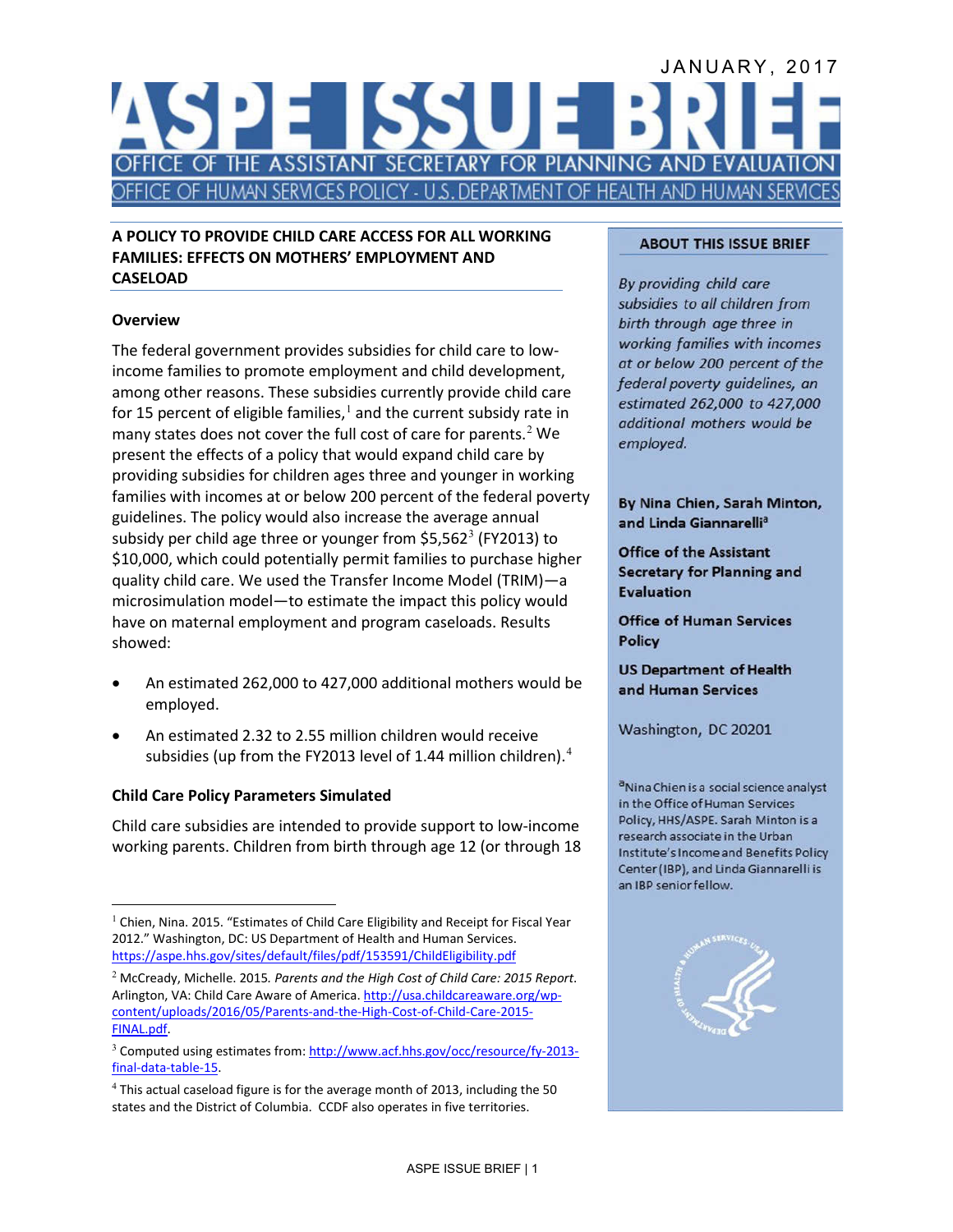with disabilities) in families where any parent who is present is either employed or in training, and where family income is at or below 85 percent of the state median income (SMI; average is \$56,426 for a family of three, FY2013), are potentially eligible to receive child care subsidies, depending on the specific policies in their state of residence. The Child Care and Development Fund (CCDF) program served 1.4 million children in the average month of 2014. But only about 15 percent of the children who are potentially eligible (if states used the income limits allowed by federal law) actually receive a federally-funded child care subsidy.<sup>[5](#page-1-0)</sup> Furthermore, income eligibility levels set by states—the de facto income eligibility thresholds—are lower than the maximum allowed by federal rules. In 2014, 36 states and territories had income eligibility thresholds for families of three that were less than 200 percent of the federal poverty guidelines (\$39,580 for a family of three). (Of course, given fixed funding levels, higher eligibility limits would likely result in lower participation rates.) Finally, in many states, subsidy levels are lower than the average cost of care.<sup>[6](#page-1-1)</sup> This brief explores the impacts of an alternative child care policy that increases the following three parameters that would expand the reach of the CCDF program: percentage of eligible children who are served, income eligibility threshold, and subsidy amount.

This brief estimates the effects of expanding child care investments and providing access to child care subsidies for children from birth through age three in working families with incomes at or below 200 percent of the federal poverty guidelines. Under this simulated policy, the average annual subsidy per child (age three or younger) would also be larger, increasing to \$10,000 annually (or \$833 per month). For this analysis, we assume that the existing subsidy policies would remain in place for older children and for young children not eligible for the new policy. We used the TRIM microsimulation model to estimate the effects of the policy changes on maternal employment, the number of children eligible for subsidies, and the number of children who would receive subsidies.

In addition, we simulated alternative policy scenarios with income thresholds set at 150 percent, 250 percent, and 300 percent of the federal poverty guidelines, and with the average annual subsidy at \$8,000 per child (rather than \$10,000 per child).

## **Microsimulation Results**

 $\overline{a}$ 

Given an eligibility threshold of 200 percent of the federal poverty guidelines and a subsidy of \$10,000, an additional 262,000 to 427,000 mothers (which represents a 9.2 to 15.0 percent increase in jobs among women with children ages three and younger who could become eligible by taking a job) would be employed. Figure 1 shows the number of newly employed mothers for each of the four alternative policy scenarios. (The ranges shown in the figures use estimates obtained from two different approaches to estimating the employment impacts.)

<span id="page-1-0"></span> $<sup>5</sup>$  As described in Chien (2015), this calculation includes children receiving subsidies funded by CCDF, TANF, the Social Services</sup> Block Grant (SSBG), or state expenditures claimed as TANF maintenance of effort (MOE) funds.

<span id="page-1-1"></span> $^6$  See McCready (2015) for average expenses. Reimbursement rates from Minton, Sarah, Kathryn Stevens, Lorraine Blatt, and Christin Durham. 2015. *The CCDF Policies Database Book of Tables: Key Cross-State Variations in CCDF Policies as of October 1, 2014*. OPRE Report 2015-95. Washington, DC: Office of Planning, Research and Evaluation, Administration for Children and Families, US Department of Health and Human Services.

http://www.acf.hhs.gov/sites/default/files/opre/ccdf\_policies\_database\_2014\_book\_of\_tables\_final\_11\_05\_15\_b508\_3.pdf.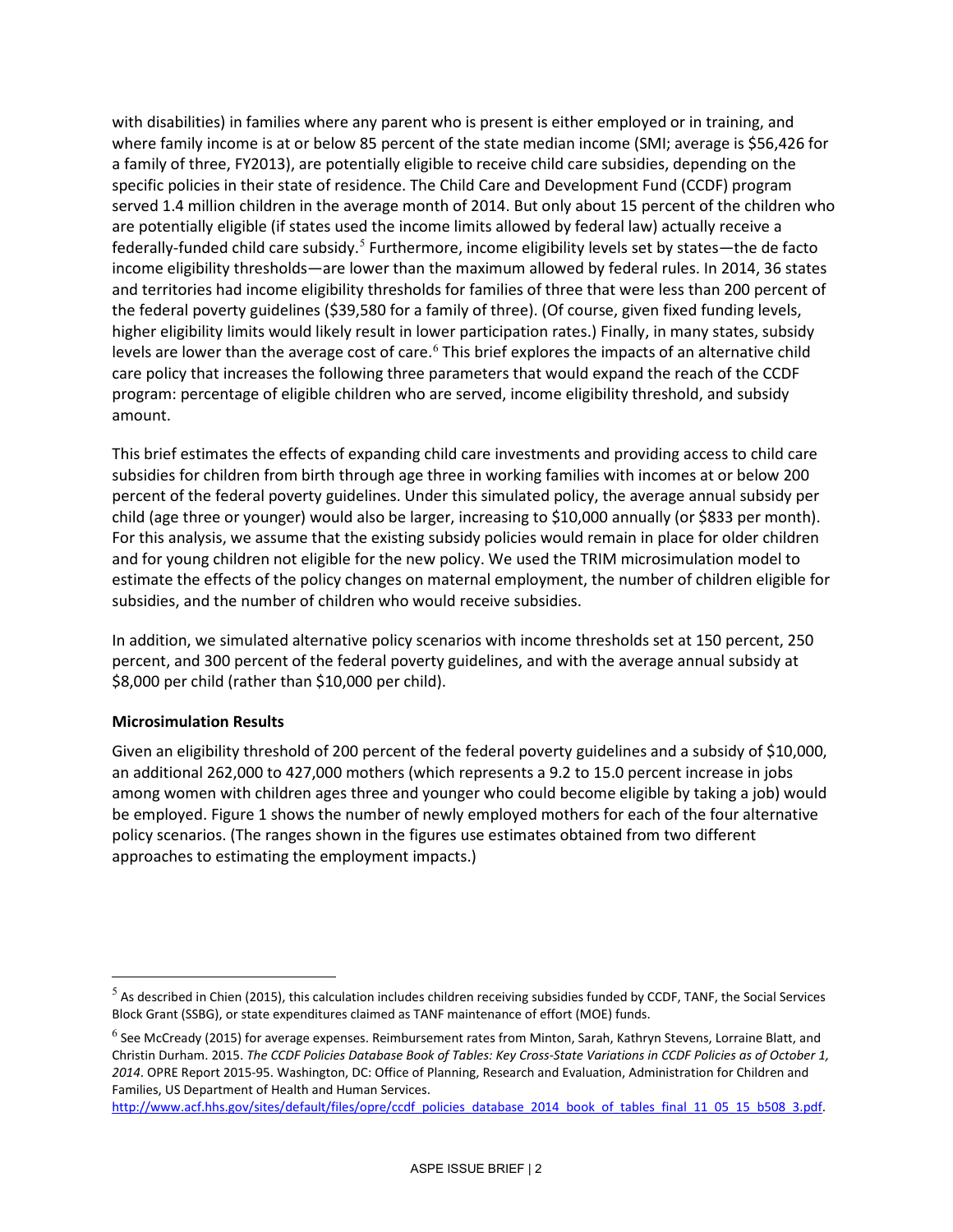



Source: The Urban Institute.

Notes: Tabulations calculated using the TRIM3 microsimulation model. Bars represent range of estimates based on two approaches to estimating employment increases.

Given an eligibility threshold of 200 percent of the federal poverty guidelines and a subsidy of \$10,000, 9.24 to 9.57 million children would be eligible for subsidies (including young children eligible for the new program and older children eligible for the existing program), compared to the baseline (i.e., based on current policy) of 8.29 million children. We assume that not all children eligible for subsidies will actually receive them, for various reasons. Of those eligible, 2.32 to 2.55 million children would receive subsidies, compared to the baseline of 1.44 million children simulated to receive subsidies under current policies. Figure 2 shows the total number of children (from birth through age 18) eligible for and receiving subsidies for each of the four alternative policy scenarios. Figure 3 provides estimates of eligibility and receipt for children ages three and younger.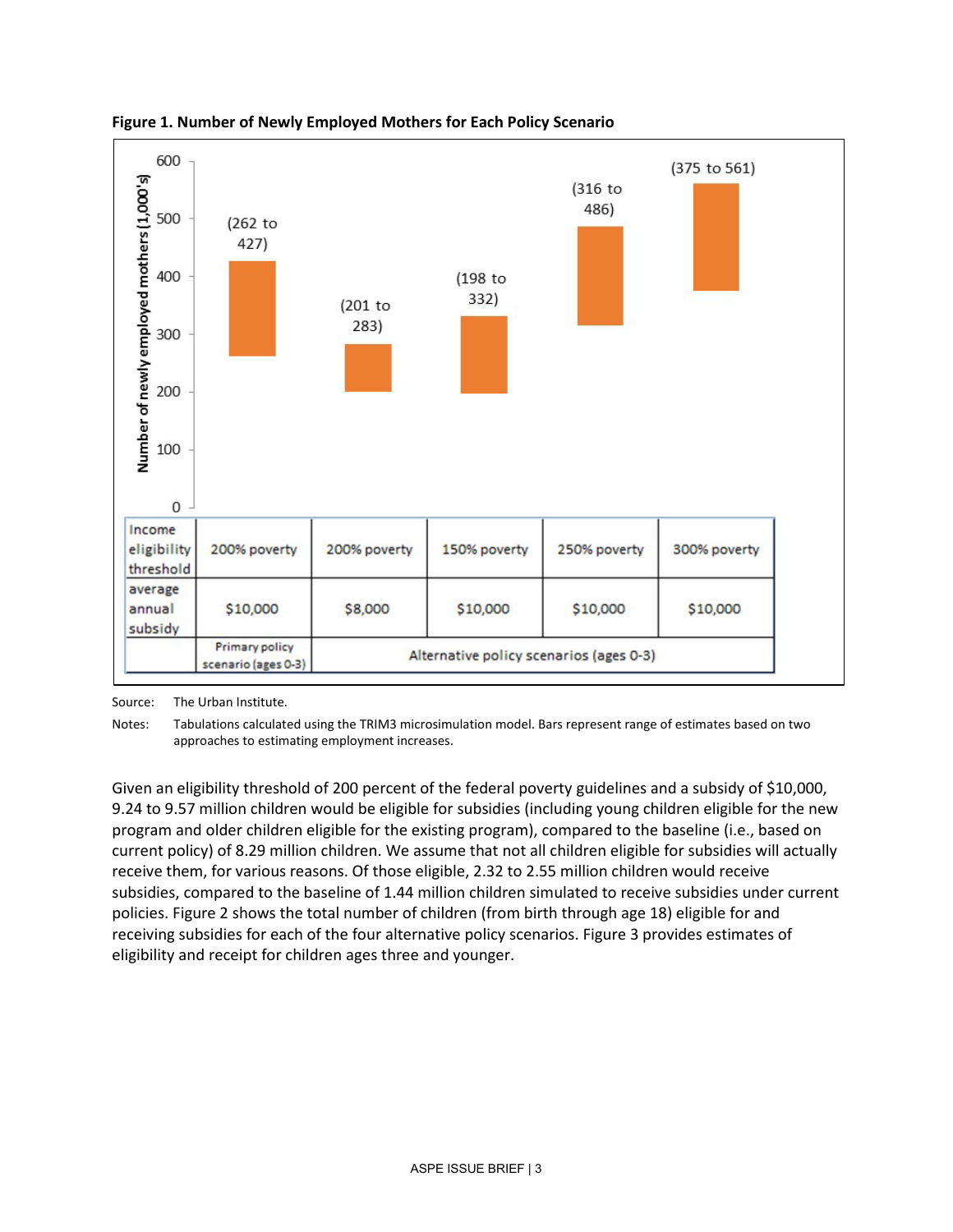

# **Figure 2. Number of Eligible Children and Enrolled Children for Each Policy Scenario, All Ages**

Source: The Urban Institute.

 $\overline{a}$ 

Notes: Tabulations calculated using the TRIM3 microsimulation model. Bars represent range of estimates based on two approaches to estimating employment increases. The baseline simulation uses state-specific eligibility policies from the CCDF Policies Database as of October 1, 2013.<sup>[7](#page-3-0)</sup>

<span id="page-3-0"></span><sup>7</sup> Minton, Sarah, Christin Durham, Linda Giannarelli. 2014. *The CCDF Policies Database Book of Tables: Key Cross-State Variations in CCDF Policies as of October 1, 2013*. Washington, DC: The Urban Institute.

[http://www.urban.org/research/publication/ccdf-policies-database-book-tables-key-cross-state-variations-ccdf-policies](http://www.urban.org/research/publication/ccdf-policies-database-book-tables-key-cross-state-variations-ccdf-policies-october-1-2013)[october-1-2013](http://www.urban.org/research/publication/ccdf-policies-database-book-tables-key-cross-state-variations-ccdf-policies-october-1-2013)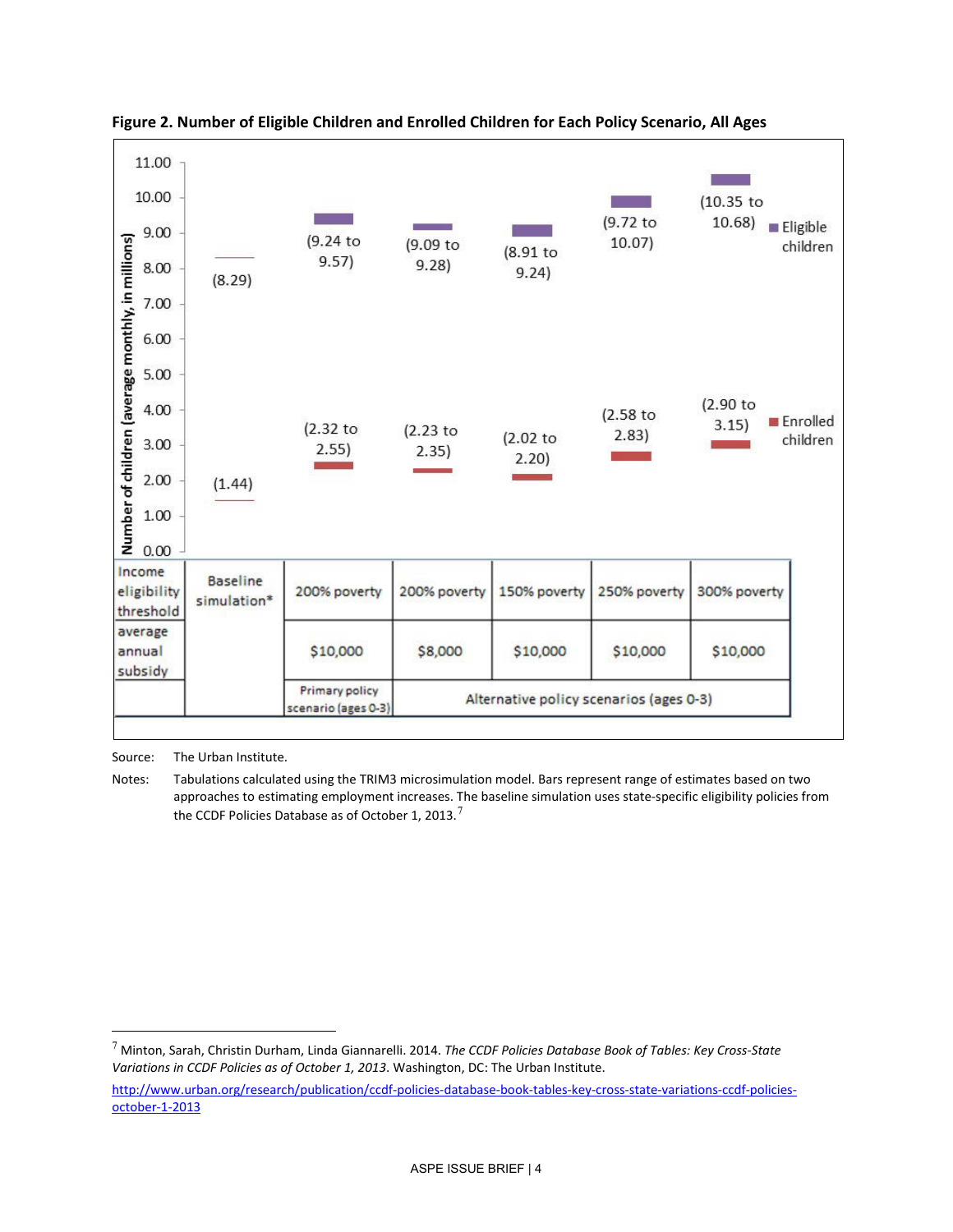

## **Figure 3. Number of Eligible Children and Enrolled Children for Each Policy Scenario, Ages Three or Younger**

Source: The Urban Institute.

Notes: Tabulations calculated using the TRIM3 microsimulation model. Bars represent range of estimates based on two approaches to estimating employment increases. The baseline simulation uses state-specific eligibility policies from the CCDF Policies Database as of October 1, 2013.<sup>[8](#page-4-0)</sup>

## **Method**

 $\overline{a}$ 

# *The TRIM3 Microsimulation Model*

Estimates come from TRIM, $9$  a microsimulation model that uses data from the Annual Social and Economic Supplement of the Current Population Survey (CPS-ASEC).<sup>[10](#page-4-2)</sup> The data used for this brief are from calendar year 2013.<sup>[11](#page-4-3)</sup> The TRIM baseline child care simulation applies actual child care eligibility rules to the survey data to simulate eligibility for subsidies. Also, a caseload of child care subsidy recipients is selected from among the eligible families in a way that comes close to administrative figures for the number and characteristics of recipients. By changing child care policy parameters from

<span id="page-4-0"></span><sup>8</sup> Minton. 2014. *CCDF Policies Database Book of Tables: Key Cross-State Variations in CCDF Policies as of October 1, 2013.*

<span id="page-4-1"></span> $9$  Developed and maintained by the Urban Institute under contract with ASPE ( $\frac{http://trim3.urban.org}{http://trim3.urban.org}$ ).

<span id="page-4-2"></span><sup>&</sup>lt;sup>10</sup> Census Bureau. For technical documentation, see https://www.census.gov/prod/techdoc/cps/cpsmar13.pdf.

<span id="page-4-3"></span> $^{11}$  The calendar vear 2013 data were collected in March of 2014 and released in September of 2014.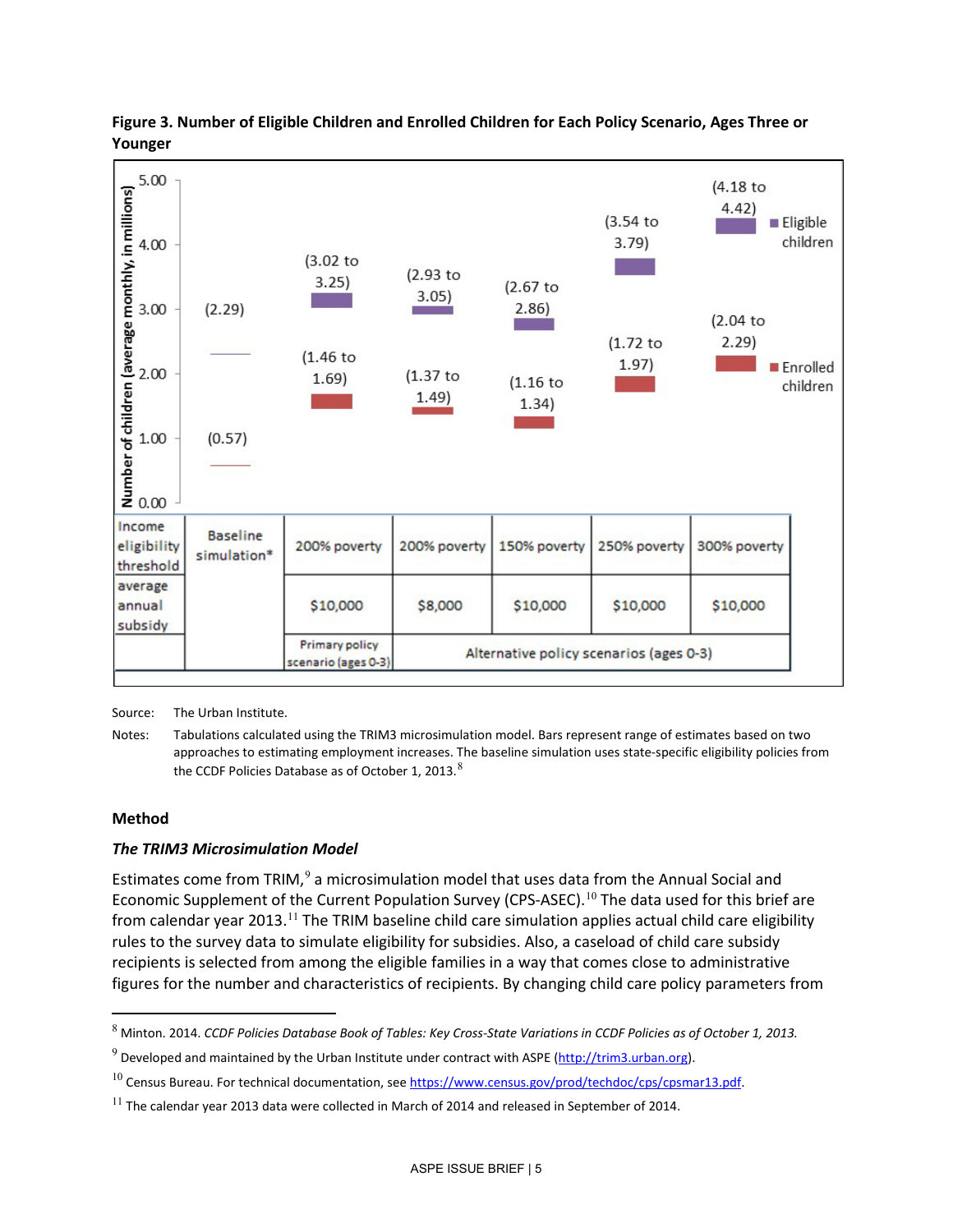what they actually are to alternative policy parameters, TRIM provides estimates for how outcomes might change under these alternative parameters. However, because all of the estimates are based on survey data, they could differ from true figures to the extent that the survey sample does not exactly represent the full population.

Focusing on the baseline TRIM data (prior to modifications to simulate alternative scenarios), several modifications were made to the underlying CPS data. Some non-citizens were imputed to be undocumented or temporary immigrants, and children with one of those statuses were considered ineligible for services. The survey-reported incidence of Temporary Assistance for Needy Families (TANF) and Supplemental Security Income (SSI) income was adjusted to correct for underreporting, and the adjusted data were used in simulating CCDF eligibility and copayments.

#### *Modeling and Assumptions Specific to the Current Microsimulation*

Estimates were generated using the following modeling steps:

 $\overline{a}$ 

- 1. Parameters from the various policy scenarios were applied, replacing current policy. To simulate a policy that would serve all eligible children and families who wanted services, the participation rate for young children eligible under the hypothetical program was set at 45 percent. We chose 45 percent because not all eligible families pay for child care as a result of access to Early Head Start or Head Start, public preschool, unpaid relative care, or for other reasons.<sup>[12](#page-5-0)</sup> Preliminary child care estimates without employment impacts were generated (not shown), including number eligible, number enrolled, and aggregate subsidy amount.
- 2. Research shows that reducing child care costs (e.g., by increasing subsidy rates as we do in this simulation) encourages maternal employment.<sup>[13](#page-5-1)</sup> Using the preliminary estimates of increases in aggregate subsidy amount, and using a child care expenditure-employment elasticity of .068,  $^{14}$  $^{14}$  $^{14}$  we estimated a low and high number of mothers who would be newly employed as a result of the proposed policy. The high estimate took into account the iterative relationship between expenditures and employment. That is, increased expenditures drive higher employment, which results in a larger caseload, which in turn drives higher expenditures, which in turn drives higher employment, and so on, until an equilibrium is reached between the increased-employment estimate and the increased-expenditures estimate. The low estimate did not take into account this iterative relationship–expenditures were used to calculate a simple (one-time) increase in mothers' employment.

<span id="page-5-0"></span> $12$  In addition, some eligible families that do have child care expenses may not know about available services, choose not to receive services, or be discouraged from applying due to administrative requirements. For example, the SNAP take-up rate is 85 percent, even though SNAP is an entitlement program. From Rosenbaum, Dottie, and Brynee Keith-Jennings. 2016. *SNAP Costs and Caseloads Declining: Trends Expected to Continue.* Washington, DC: Center on Budget and Policy Priorities. <http://www.cbpp.org/sites/default/files/atoms/files/11-20-13fa.pdf>

<span id="page-5-1"></span><sup>13</sup> Morrissey, Taryn W. 2016. "Child care and parent labor force participation: A review of the research literature." *Review of Economics of the Household*. doi:10.1007/s11150-016-9331-3.

<span id="page-5-2"></span> $14$  This employment elasticity for likely eligible women with children ages three and younger comes from a study using difference-in-differences methodology conducted by ASPE and the Urban Institute to examine the relationship between statelevel CCDF expenditures and mothers' employment outcomes. From M. Enchautegui, N. Chien, K., Burgess, and R. Ghertner. Forthcoming. *The Effects of CCDF Subsidies on the Employment Outcomes of Low Income Mothers*. Washington, DC: The Urban Institute. This estimate also falls within the range of elasticity estimates reported in this recent literature review: Morrissey, Taryn W. 2016. "Child care and parent labor force participation: A review of the research literature." *Review of Economics of the Household*. doi:10.1007/s11150-016-9331-3.